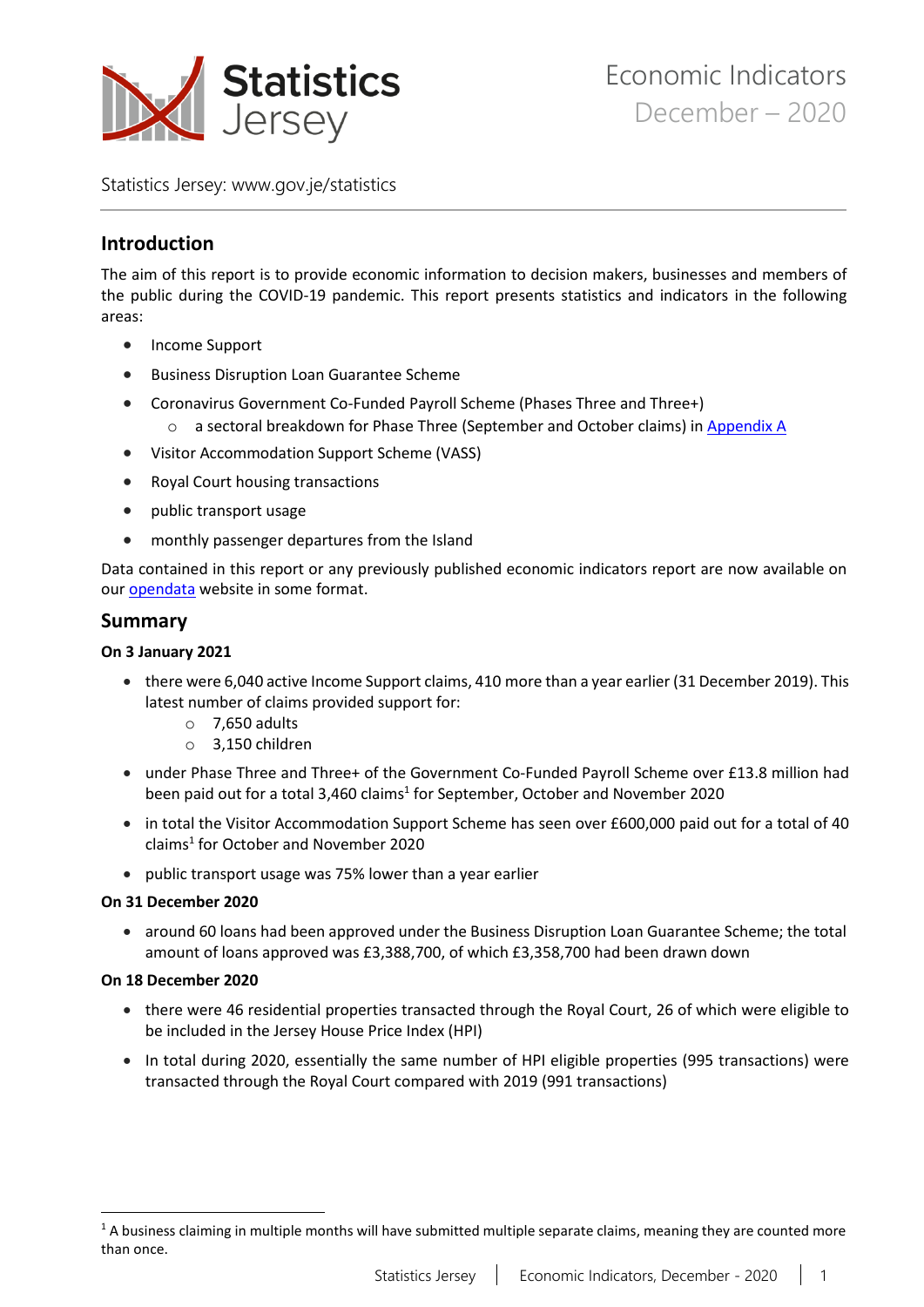

# **Registered Actively Seeking Work**

Customer and Local Service (CLS) compiles data on people in Jersey who are registered as Actively Seeking Work (ASW). Statistics Jersey independently analyses this anonymised data and publishes a quarterly report. On 13 January 2021 we published a quarterly report which contains in depth analysis of those ASW in the Island. The report can be found [here.](https://www.gov.je/SiteCollectionDocuments/Government%20and%20administration/R%20December%202020%20Registered%20ASW%2020210113%20SJ.pdf)

# **Income Support**

Income Support is a single, means-tested benefit available to individuals who have a low household income, pass the Income Support residence test, and are working, looking for work or exempt from looking for work. This benefit provides financial support towards the costs of housing, living, health needs and childcare. Since individuals claim on a household basis, multiple individuals may be supported by a single claim.

On 3 January 2021 there were 6,040 active Income Support claims. These claims supported 7,650 adults and 3,150 children. Compared with a week earlier (27 December 2020), the latest number of claims was essentially unchanged, the number of adults supported was 10 lower and the total number of children supported was essentially unchanged – see Table 1.

### Table 1 – Active Income Support Claims, adults and children supported; 22 November 2020 – 3 January 2021

|                                     | 22 Nov<br>2020 | 29 Nov<br>2020 | 6 Dec<br>2020 | 13 Dec<br>2020 | 20 Dec<br>2020 | 27 Dec<br>2020 | 3 Jan<br>2021 |
|-------------------------------------|----------------|----------------|---------------|----------------|----------------|----------------|---------------|
| <b>Active Income Support Claims</b> | 6,080          | 6,060          | 6,050         | 6,040          | 6,050          | 6,040          | 6,040         |
| <b>Adults</b>                       | 7.700          | 7.670          | 7,660         | 7.650          | 7.650          | 7.660          | 7,650         |
| Children                            | 3.150          | 3,150          | 3,150         | 3,150          | 3,160          | 3,150          | 3,150         |

Compared with the closest available date a year earlier (31 December 2019), the latest number of claims was 410 higher, the number of adults supported was 560 higher and the total number of children supported was 40 higher – see Table 2.

Table 2 – Active Income Support Claims, adults and children supported; 30 June 2019 – 31 December 2019

|                                     | 30 June<br>2019 | 31 July<br>2019 | 31 Aug<br>2019 | 30 Sep<br>2019 | 31 Oct<br>2019 | 30 Nov<br>2019 | 31 Dec<br>2019 |
|-------------------------------------|-----------------|-----------------|----------------|----------------|----------------|----------------|----------------|
| <b>Active Income Support Claims</b> | 5,640           | 5,620           | 5,600          | 5,580          | 5,580          | 5,590          | 5,630          |
| <b>Adults</b>                       | 7,080           | 7,170           | 7.120          | 7,060          | 7,030          | 7.030          | 7,090          |
| Children                            | 3,220           | 3,060           | 3,070          | 3,050          | 3,040          | 3,080          | 3,110          |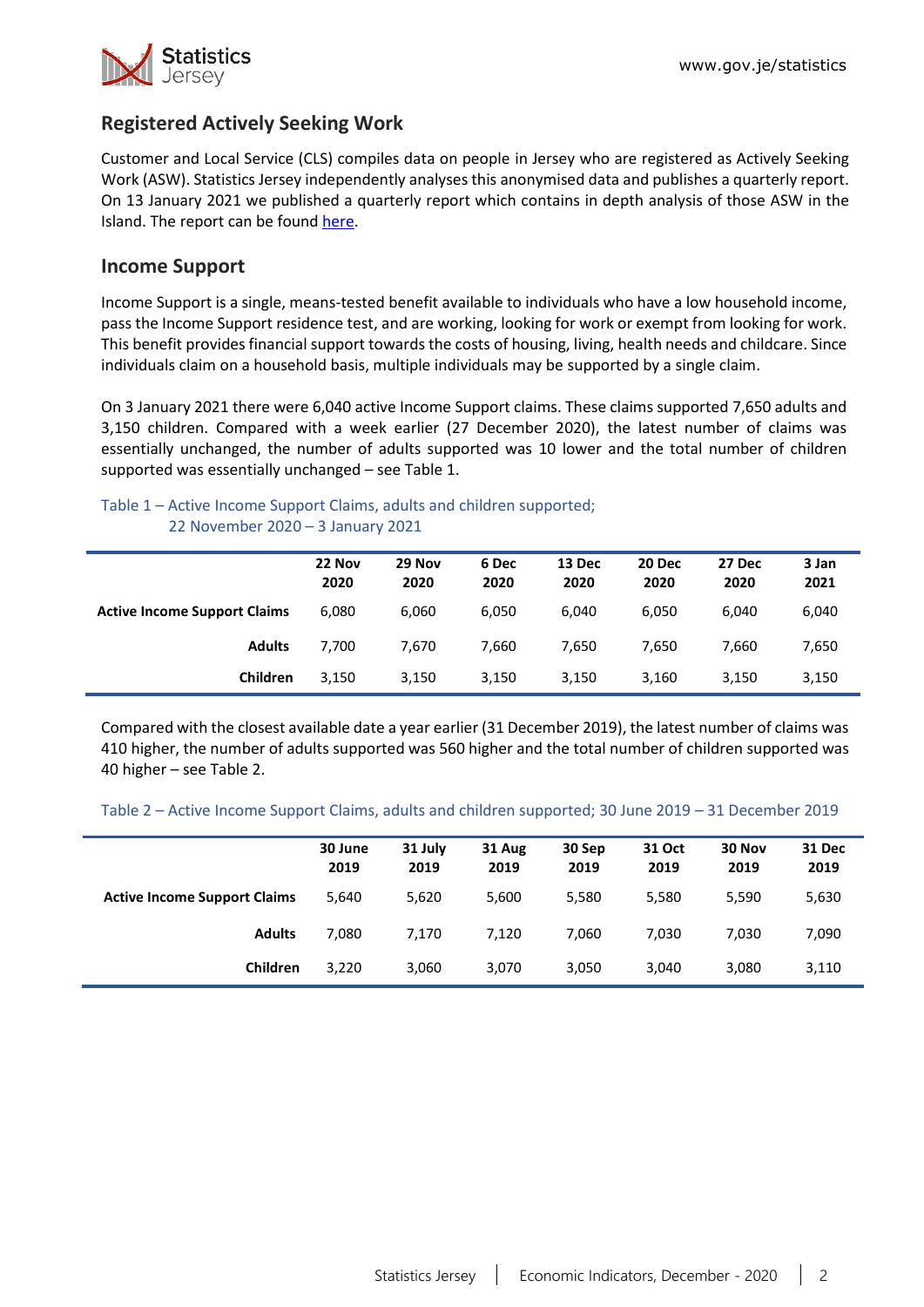



### Figure 1 – Active Income Support Claims; 31 January 2016 – 3 January 2021

# **Business Disruption Loan Guarantee Scheme**

The Business Disruption Loan Guarantee Scheme provides government backed lending (loans provided by major banks that are guaranteed by government) to local businesses which have been impacted by Covid-19 related measures. The key features of the Scheme can be found in the [Notes.](#page-8-0) Some applicants to the Scheme may have been eligible for loans outside of this government scheme and as such will not appear in these figures.

Considering loans under this scheme that have been completed **and reported** to Government by 31 December 2020:

- around 60 loans<sup>2</sup> had been approved by lenders in Jersey
- the total amount<sup>3</sup> of loans approved was £3,388,700<sup>4</sup>
- the amount of these loans which have been drawn down was £3,358,700

# **Visitor Accommodation Support Scheme**

The Visitor Accommodation Support Scheme (VASS) provides support, for Registered Tourist Accommodation Providers, of up to 80% of designated fixed costs, paid on a monthly basis in arrears. The scheme opened to applicants on 23 November 2020 and covers the period of October 2020 to April 2021, inclusive. More information on the scheme can be found [here.](https://www.gov.je/health/coronavirus/businessandemployment/pages/governmentsupportforbusinesses.aspx)

In total the Visitor Accommodation Support Scheme has seen over £600,000 paid out for a total of 40 claims for October and November 2020.

| Table 3 - VASS total claims and amount paid by month claimed for; October 2020 - November 2020 |  |  |  |  |  |
|------------------------------------------------------------------------------------------------|--|--|--|--|--|
|------------------------------------------------------------------------------------------------|--|--|--|--|--|

|                              | Oct<br>2020 | <b>Nov</b><br>2020 | <b>Cumulative</b><br>total |
|------------------------------|-------------|--------------------|----------------------------|
| <b>Total Claims</b>          | 30          | 10                 | 40                         |
| Total Amount Paid, £ 370,940 |             | 245,320            | 616,260                    |

<sup>2</sup> Rounded to the nearest 5.

<sup>4</sup> A loan that was previously reported to Government did not progress after it was approved, causing a reduction in this value.

<sup>&</sup>lt;sup>3</sup> Rounded to the nearest £100.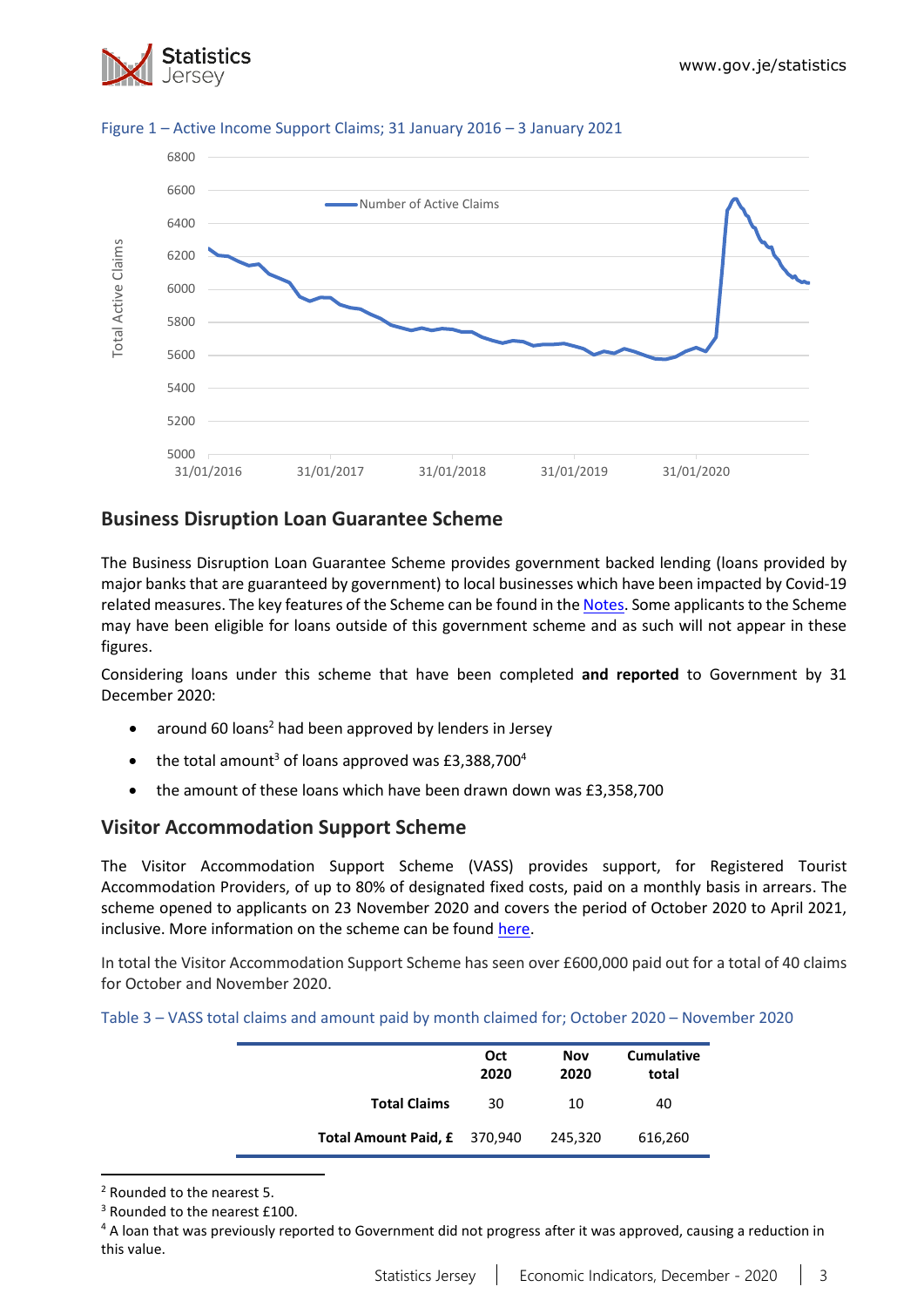

# **Coronavirus Government Co-Funded Payroll Scheme**

The Government Co-Funded Payroll Scheme consists of three Phases, each with different qualifying criteria. Qualifying criteria and the proportion of wages paid to businesses has at times been changed between and during phases of the scheme, which may affect the number of claims and total amount paid between months. Those businesses meeting the qualifying criteria set by the Government receive payments towards employees' wages. More information on this scheme can be found on [gov.je.](https://www.gov.je/health/coronavirus/businessandemployment/pages/governmentsupportforbusinesses.aspx)

Cumulatively, in Phase Three and Three+ over £13.8 million had been paid out for a total of 3,460<sup>3</sup> claims for September, October and November 2020.

Table 4 shows the number of businesses and employees receiving assistance, and the total amount paid, under Phase Three of the scheme for claims made for September.

### Table 4 – Coronavirus Government Co-Funded Payroll Scheme Phase Three; claims for September 2020 11 October 2020 – 20 December 2020<sup>5</sup>

|                              | <b>11 Oct</b><br>2020 | <b>18 Oct</b><br>2020 | <b>25 Oct</b><br>2020 | 1 Nov<br>2020 | 8 Nov<br>2020 | 15 Nov<br>2020 | 22 Nov<br>2020 | 20 Dec<br>2020 | September<br><b>Claims Total</b> |
|------------------------------|-----------------------|-----------------------|-----------------------|---------------|---------------|----------------|----------------|----------------|----------------------------------|
| <b>Total Business Claims</b> | 730                   | 210                   | 120                   | 120           | 40            | 10             | $<$ 5          | 5<             | 1,230                            |
| <b>Total Jobs Supported</b>  | 2700                  | 1.380                 | 750                   | 480           | 170           | 10             | $<$ 5          | $<$ 5          | 5.490                            |
| Total Amount Paid, £         | 2.663.010             | 1,368,650             | 706.310               | 455.090       | 171.710       | 11.080         | 670            | 1.190          | 5,377,710                        |

*Note: the claims originally allocated to the week ending 4/10/20, as published in the week 40 version of this report, were incorrectly allocated to that week. In actuality, no claims for Phase 3 were processed until the week ending 11/10/20.*

Table 5 shows the number of businesses and employees receiving assistance, and the total amount paid, under Phase Three of the scheme for claims made for October. The week ending 8 November 2020 (not shown in the table below) was the first week claims were processed.

## Table 5 – Coronavirus Government Co-Funded Payroll Scheme Phase Three; claims for October 2020 15 November 2020 – 3 January 2021 5

|                                        | 15 Nov<br>2020 | 22 Nov<br>2020 | 29 Nov<br>2020 | 6 Dec<br>2020 | 13 Dec<br>2020 | 20 Dec<br>2020 | 27 Dec<br>2020 | 3 Jan<br>2021 | <b>October</b><br><b>Claims Total</b> |
|----------------------------------------|----------------|----------------|----------------|---------------|----------------|----------------|----------------|---------------|---------------------------------------|
| <b>Total Business</b><br><b>Claims</b> | 260            | 190            | 140            | 90            | 10             | $<$ 5          | $<$ 5          | $<$ 5         | 1,170                                 |
| <b>Total Jobs</b><br>Supported         | 1,270          | 1,050          | 710            | 410           | 60             | $<$ 5          | $<$ 5          | $<$ 5         | 5,070                                 |
| Total Amount Paid, £                   | 1,284,280      | 1,046,150      | 662,330        | 396.940       | 46.860         | 1,760          | 3,300          | 550           | 4,912,040                             |

Table 6 shows the number of businesses and employees receiving assistance, and the total amount paid, under Phase Three+ of the scheme for claims made for November.

### Table 6 – Coronavirus Government Co-Funded Payroll Scheme Phase Three+; claims for November 2020 6 December 2020 – 3 January 2021 5

|                              | 6 Dec<br>2020 | 13 Dec<br>2020 | 20 Dec<br>2020 | 27 Dec<br>2020 | 3 Jan<br>2021 | <b>November</b><br><b>Claims Total</b> |
|------------------------------|---------------|----------------|----------------|----------------|---------------|----------------------------------------|
| <b>Total Business Claims</b> | 410           | 310            | 180            | 100            | 60            | 1,060                                  |
| <b>Total Jobs Supported</b>  | 1.190         | 1,380          | 980            | 630            | 190           | 4,370                                  |
| <b>Total Amount Paid, £</b>  | 1,022,850     | 1,060,630      | 776,960        | 528,300        | 164,060       | 3,552,800                              |

<sup>5</sup> Weekly information may be revised in the following week. This is due to a small number of payments being returned to Government, usually due to incorrect banking details, after the statistics for the week have been compiled. Such returned payments may be paid again in future weeks.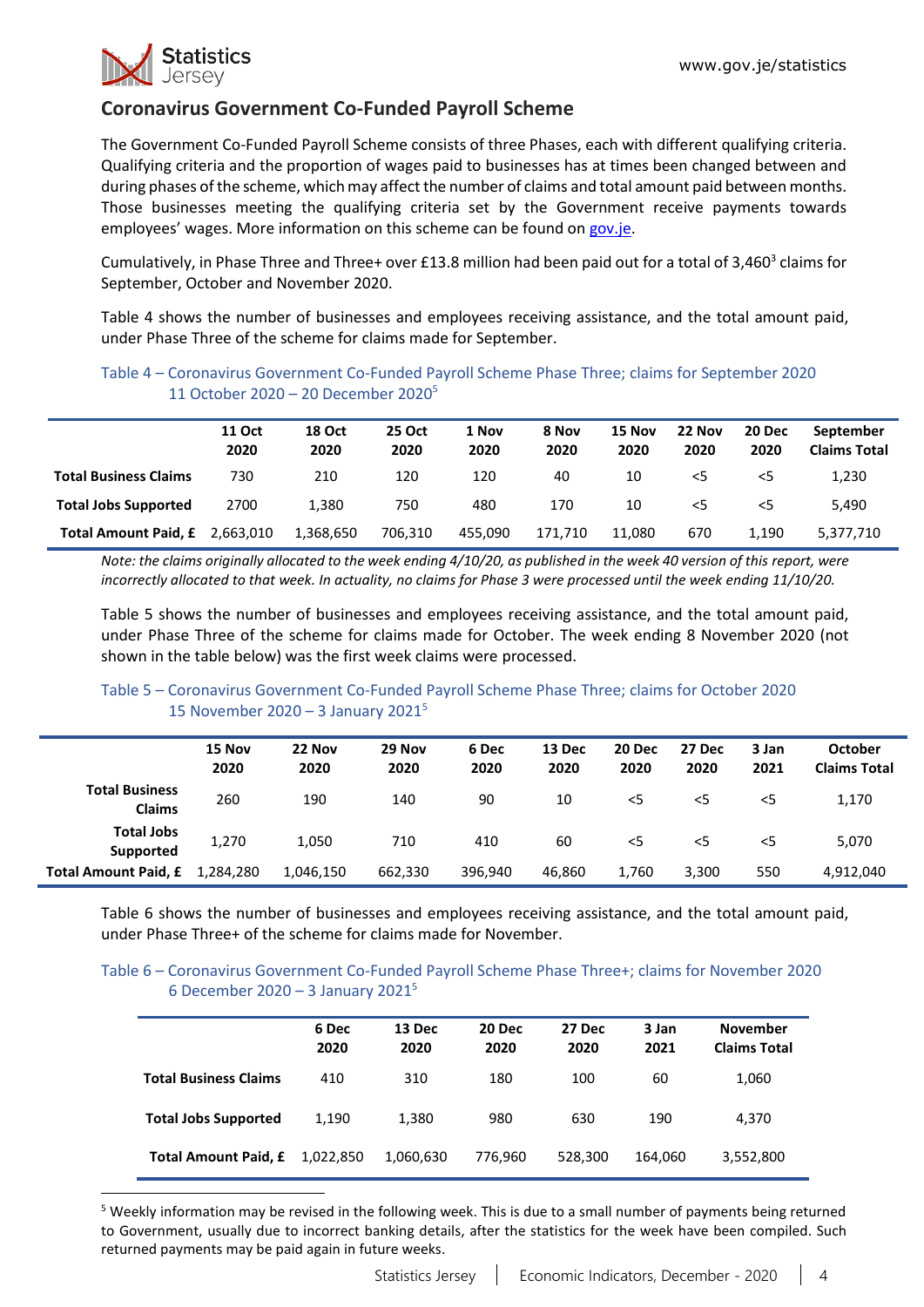

# **Royal Court housing activity**

Royal Court transactions represent essentially all of the residential house sales and around 30% of residential flat sales in Jersey. Generally, Royal Court transactions account for around three-quarters of the residential properties that are included in the House Price Index, the remaining property transactions that make up the House Price Index data are transacted by share transfer.

In 2020 there were 995 properties transacted through the Royal Court which are eligible to be included in the Jersey House Price Index. This total is 4 higher than in 2019.

Table 7 shows the turnover and total value of residential properties transacted each week in the Royal Court, applying two sets of definition of property: those included in the quarterly House Price Index (HPI); and an extended set which includes the following additional property types: 1-bedroom and 5- or more bedroom houses; 3- or more bedroom flats; bedsits; and designated first time buyer, age restricted and housing gateway properties. Comparable data for the similar time period in 2019 is shown in Table 8.

|      |            |          | <b>HPI definitions</b> |          | Extended definition |  |  |
|------|------------|----------|------------------------|----------|---------------------|--|--|
| Week | Date       | Turnover | <b>Total Value</b>     | Turnover | <b>Total Value</b>  |  |  |
| 44   | 06/11/2020 | 25       | 13,331,500             | 33       | 17,783,500          |  |  |
| 45   | 13/11/2020 | 27       | 20,142,550             | 49       | 30,132,550          |  |  |
| 46   | 20/11/2020 | 36       | 27,180,750             | 45       | 33,896,750          |  |  |
| 47   | 27/11/2020 | 30       | 21,009,000             | 37       | 26,555,000          |  |  |
| 48   | 04/12/2020 | 39       | 27.718.450             | 46       | 37,763,450          |  |  |
| 49   | 11/12/2020 | 24       | 15,852,000             | 35       | 23,407,000          |  |  |
| 50   | 18/12/2020 | 26       | 18,310,000             | 46       | 37,070,000          |  |  |

## Table 7 – Royal Court Housing Activity 2020<sup>6</sup>

### Table 8 – Royal Court Housing Activity 2019

|      |            |          | <b>HPI Definitions</b> |          | Extended definition |
|------|------------|----------|------------------------|----------|---------------------|
| Week | Date       | Turnover | <b>Total Value</b>     | Turnover | <b>Total Value</b>  |
| 44   | 08/11/2019 | 22       | 16,930,888             | 27       | 19,590,888          |
| 45   | 15/11/2019 | 25       | 16,157,000             | 27       | 16,852,000          |
| 46   | 22/11/2019 | 16       | 8,958,750              | 20       | 10,544,750          |
| 47   | 29/11/2019 | 20       | 12,408,000             | 30       | 18,470,000          |
| 48   | 06/12/2019 | 13       | 9,392,000              | 25       | 18,404,500          |
| 49   | 13/12/2019 | 24       | 15,452,000             | 36       | 20,004,000          |
| 50   | 20/12/2019 | 17       | 8,555,500              | 22       | 10,586,500          |

Since the numbers presented in Tables 7 and 8 are broken down on a weekly basis, individual figures can be affected by specific new developments and also by any seasonal effects. Caution is advised, therefore, when making weekly comparisons.

<sup>6</sup> Values provided in this section are unrounded.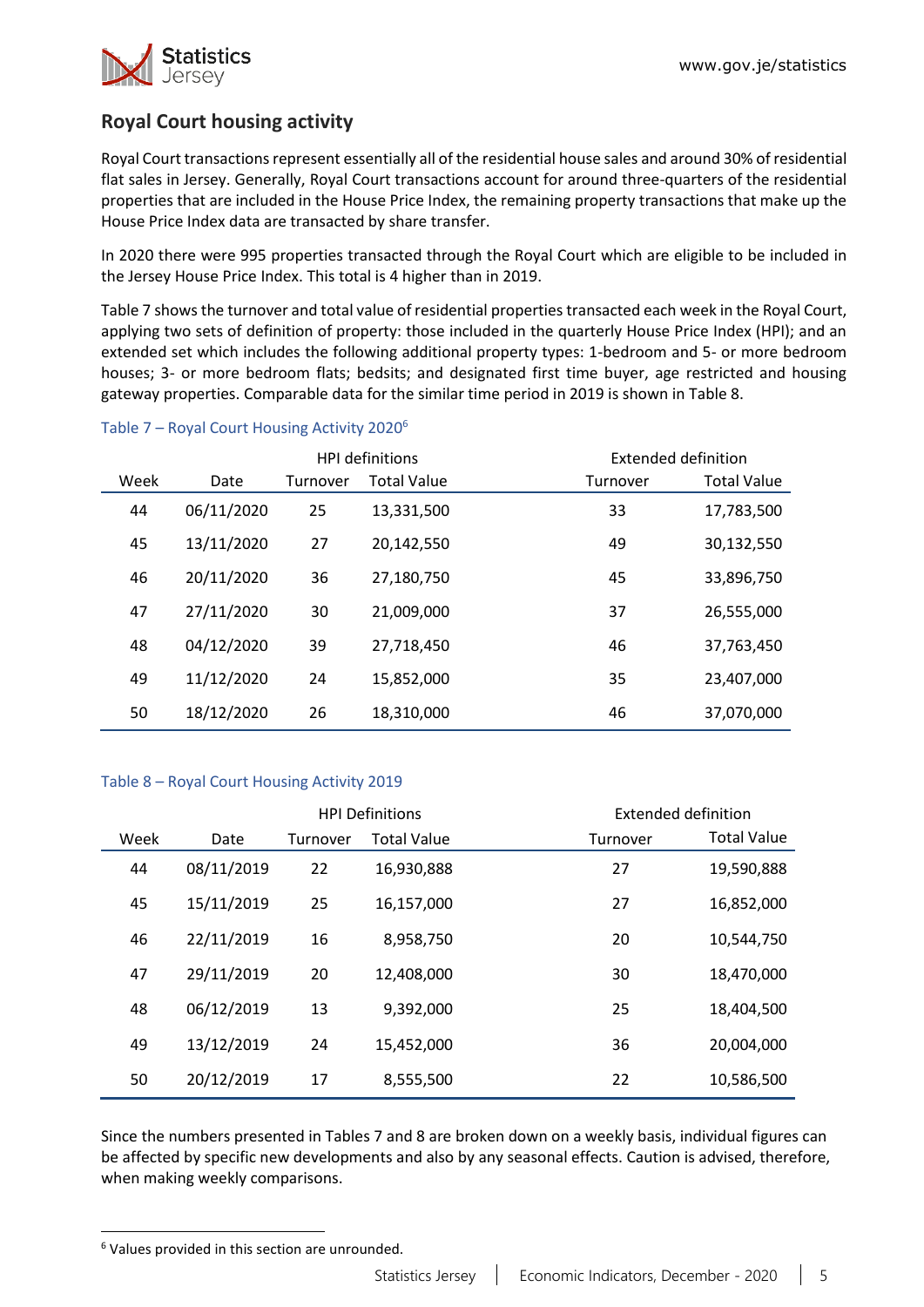

# **Road and public transport usage**

Growth, Housing and Environment (GHE) measures the level of traffic on a number of roads in the Island. Road usage had returned to similar levels seen prior to the COVID-19 pandemic; however, with the re-introduction of measures to reduce the spread of Covid-19, changes have been observed – see Table 9.

In the week ending 27 December 2020 road usage was 18% lower compared with a year earlier.

It should be noted that in 2019, 2020 and 2021 there are weeks in which the monitoring equipment was being repaired and as such complete figures are not available.

### Table 9 – Weekly number of vehicles passing through the tunnel; weeks ending 15 November 2020 – 3 January 2021

| Week                  | 46                       | 47                       | 48                       | 49            | 50             | 51                       | 52                       |                         |
|-----------------------|--------------------------|--------------------------|--------------------------|---------------|----------------|--------------------------|--------------------------|-------------------------|
|                       | 15 Nov<br>2020           | 22 Nov<br>2020           | 29 Nov<br>2020           | 6 Dec<br>2020 | 13 Dec<br>2020 | 20 Dec<br>2020           | 27 Dec<br>2020           | 3 Jan<br>2020           |
| <b>Total vehicles</b> | $\overline{\phantom{a}}$ | $\overline{\phantom{a}}$ | $\overline{\phantom{a}}$ | 163,780       | 156.100        | 154,300                  | 107,960                  |                         |
| Impactful<br>events   | Not<br>available         | Not<br>available         | Not<br>available         | -             | -              | $\overline{\phantom{0}}$ | $\overline{\phantom{0}}$ | <b>Not</b><br>Available |

Figure 2 shows the weekly total number of vehicles passing through the tunnel at the end of 2020 and beginning of 2021, as well as comparable weeks in 2019 and 2020.



#### Figure 2 – Weekly number of vehicles passing through the tunnel; 2019-2020 and 2020-2021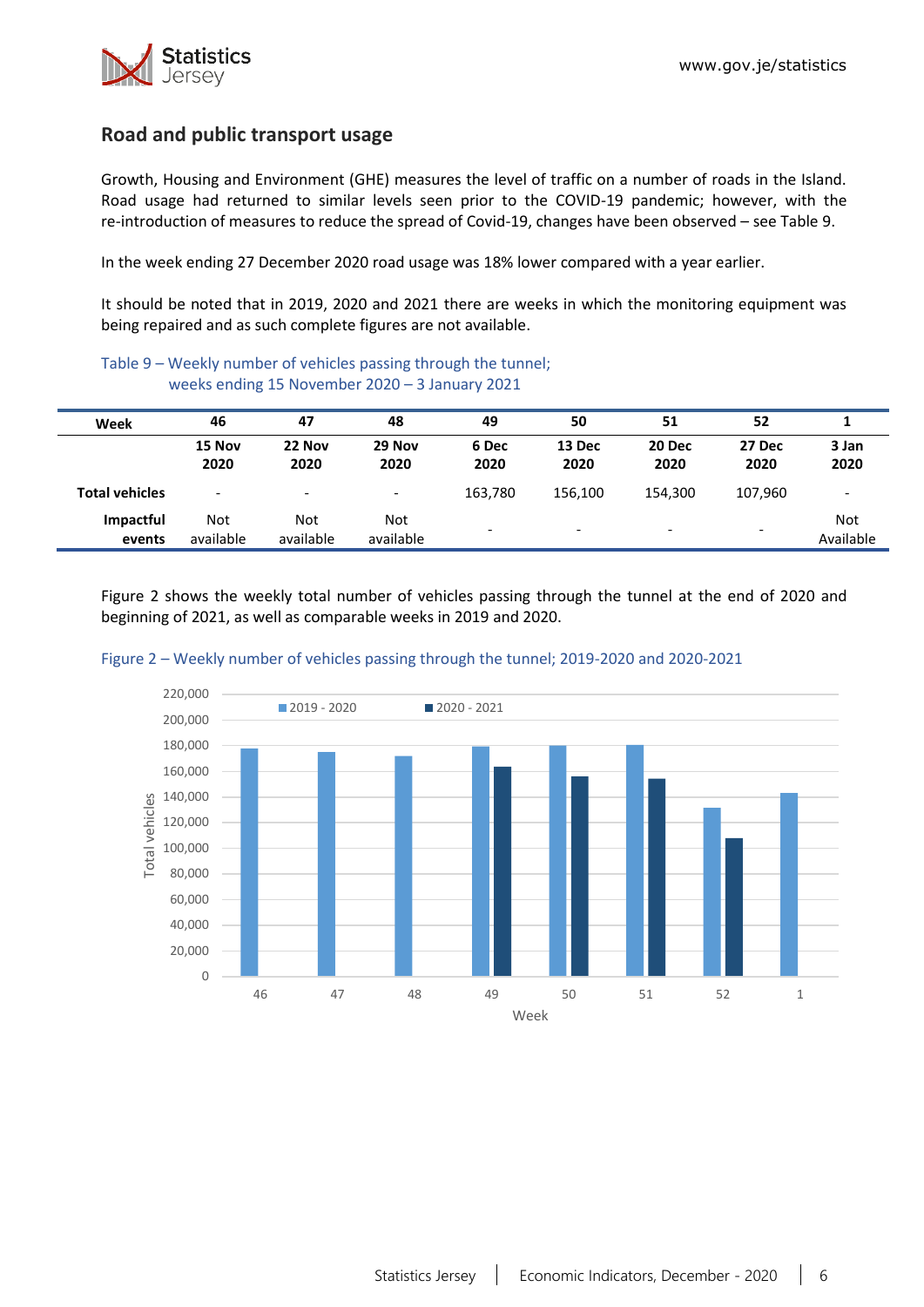

GHE receives information on the usage of public transport in Jersey. In order to provide an insight into travel within the Island, the total weekly number of bus passengers are shown in Table 10. It should be noted that there may have been different numbers of bus journeys timetabled in each week due to Public Holidays and coronavirus measures.

It should also be noted that these numbers may be revised slightly in the future due to occasional late reporting. Therefore, the figures shown in Table 10 should be treated as provisional.

### Table 10 – Total weekly bus passengers; weeks ending 15 November 2020 – 3 January 2021

| Week                | 46             | 47             | 48             | 49            | 50             | 51             | 52             |               |
|---------------------|----------------|----------------|----------------|---------------|----------------|----------------|----------------|---------------|
|                     | 15 Nov<br>2020 | 22 Nov<br>2020 | 29 Nov<br>2020 | 6 Dec<br>2020 | 13 Dec<br>2020 | 20 Dec<br>2020 | 27 Dec<br>2020 | 3 Jan<br>2020 |
| Total<br>passengers | 50,750         | 51.590         | 53.210         | 43.830        | 33.970         | 27.290         | 14,020         | 11,130        |

The total number of bus passengers in the week ending 3 January 2021 was 21% lower compared with the previous week and was 75% lower than in the comparable week of 2020 (5 January 2020).

Figure 3 shows the weekly total number of bus passengers at the end of 2020 and beginning of 2021, as well as comparable weeks in 2019 and 2020.

#### Figure 3 – Total weekly bus passengers; 2019 - 2020 and 2020-2021

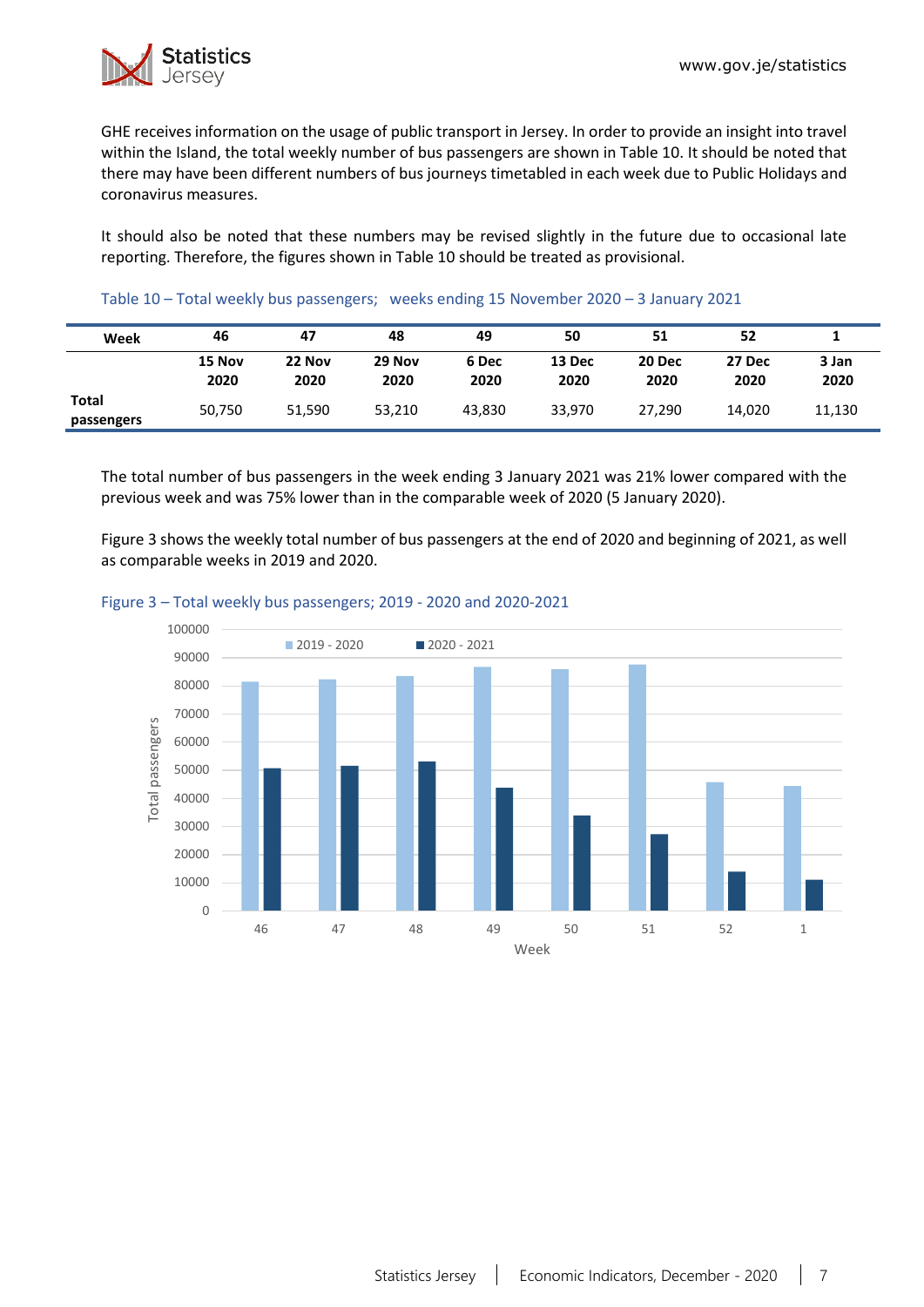

# **Monthly passenger departures from the Island**

The number of tourism visits to Jersey can have a significant impact on various sectors of the Island's economy. Figure 4 shows total passenger departures (which includes visitors and residents) by month for 2020 compared with the monthly averages for the previous three years (mean of respective months for the period 2017 to 2019). These figures include travel by air and by sea, including private aircraft, visiting yachts and cruise passengers (there were none of the latter in 2020; there were a few thousand each year in previous years).





Figure 4 shows that during the period that the Island's borders were essentially closed (during April, May and June 2020) there were very few departing passengers. Since the Island's borders were re-opened (on 3 July 2020), departing passenger numbers have increased but remain substantially lower than in 2019. The total numbers of departing passengers in October 2020 were 86% lower than the corresponding monthly averages for 2017-2019.

It should be noted that normally Statistics Jersey would currently be conducting an exit survey of departing passengers to determine the number of visitors to Jersey and their on-Island expenditure. This ongoing survey was stopped in March due to the pandemic and reduced number of passengers through the ports. The survey is scheduled to resume once restrictions allow. Although visitor numbers are not available for 2020, Statistics Jersey has continued to collate the passenger departure data whilst the exit survey has been on hold.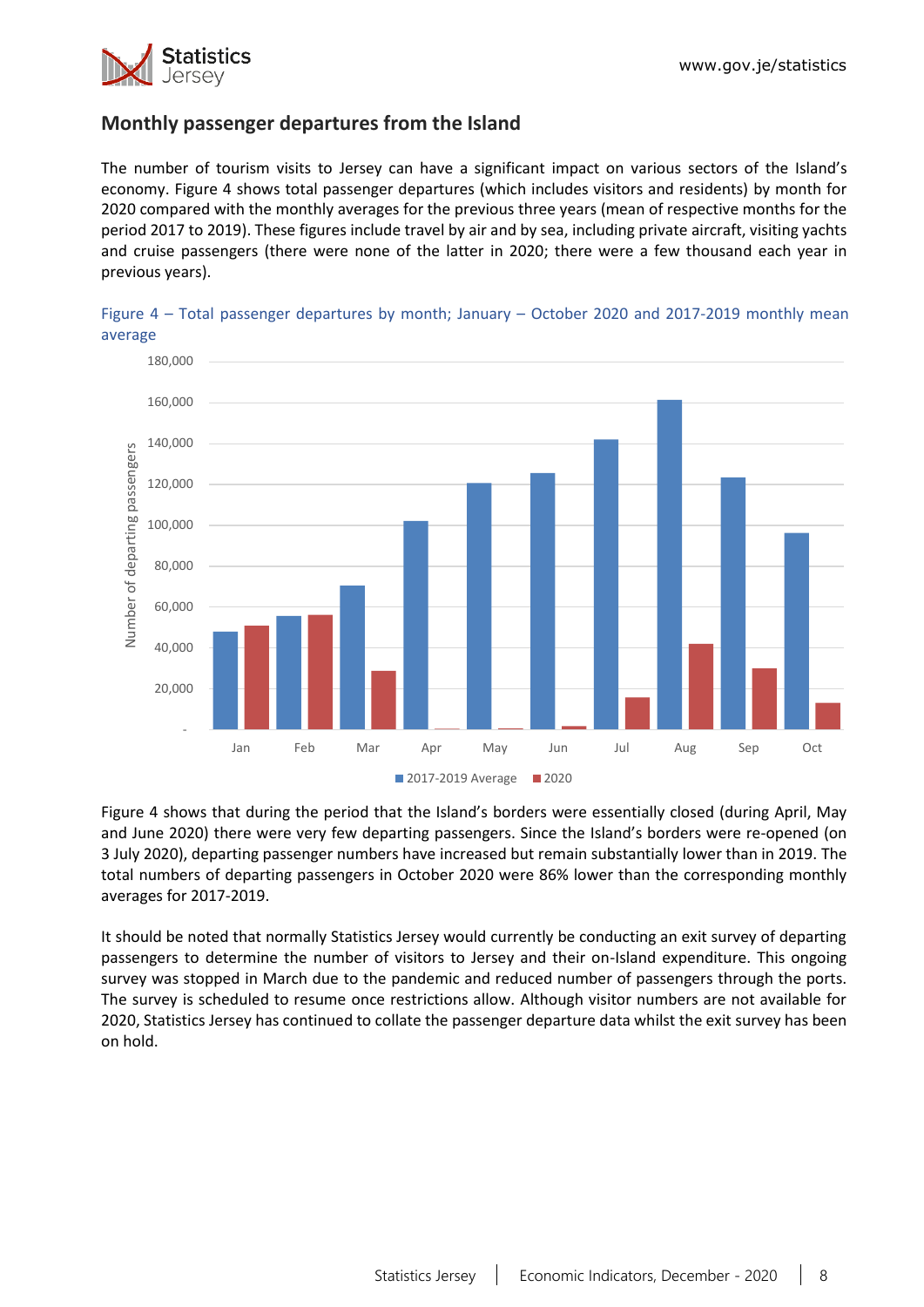

### 1. Data Sources

Customer and Local Services (CLS) are the principal data source for the following sections: Registered Actively Seeking Work (ASW), Income Support, Coronavirus Government Co-Funded Payroll Scheme, COVID-Related Emergency Support Scheme and Visitor Accommodation Support Scheme.

The Public Registry online "PRIDE" database is the principal data source for Royal Court housing activity. This data is supplemented by information on the type and size of each property sourced from estate agent advertisement brochures and planning documents, as well as information provided by the Island's Parishes and Customer and Local Services.

Treasury and Exchequer are the principal data source for the Business Disruption Loan Guarantee Scheme.

Growth, Housing and Environment are the principal data source for road and public transport usage.

Ports of Jersey and Condor provide information on passenger arrivals.

### <span id="page-8-0"></span>2. Key features of the Business Disruption Loan Guarantee Scheme

- the Government of Jersey underwrites 80% of lending under the Scheme up to the value of £50 million
- credit is only extended to businesses which are considered viable were it not for Covid-19 related disruption, in line with a prescribed questionnaire and the bank's own judgement
- applications for finance must be to support a business's working capital and will not involve extensions to existing facilities, re-financing or asset financing
- the scheme is open to all local businesses. Credit extended under the scheme will be between £5,000 and £500,000 per business. The term of any credit facility under the scheme must be no more than 6 years, with a maximum of 3 years for overdrafts
- if the lending is below £250,000 it can be unsecured. If the lending is above £250,000, the bank will establish a lack, or absence, of sufficient security prior to an applicant using the Scheme
- the maximum interest rate a bank can charge under the scheme is 4.5% above the Bank of England base rate (currently 0.1%)
- the Scheme originally excluded businesses in certain sectors and all businesses with a turnover greater than £10 million. These restrictions have subsequently been removed, this being announced on 15 May 2020

*Statistics Jersey 13 January 2021*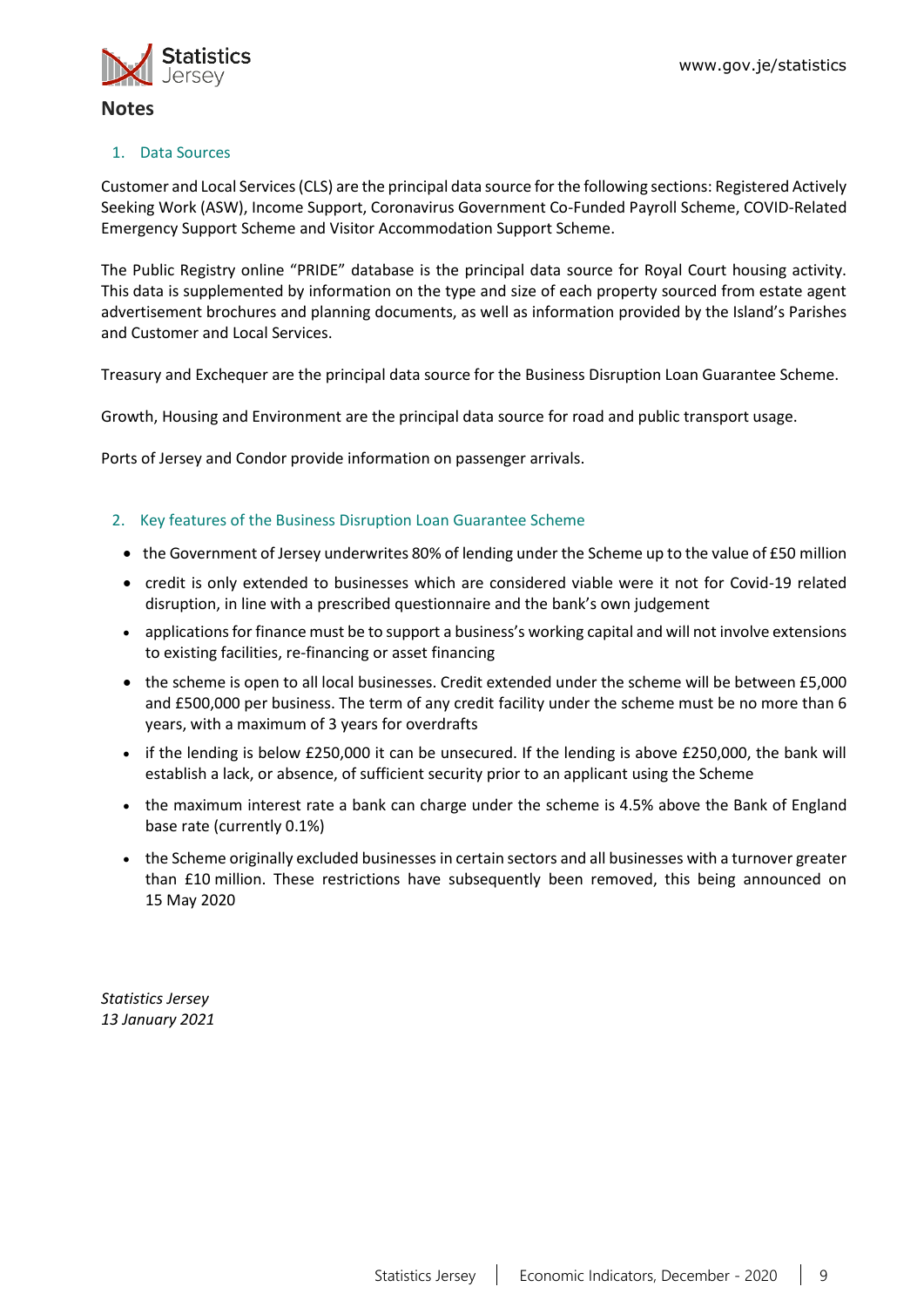

# <span id="page-9-0"></span>**Sectoral breakdown of the Co-Funded Payroll Scheme**

For Phase Three of the Government Co-funded Payroll Scheme, the total figures for a month's claims can be broken down into the sectorsin which businesses are operating. This breakdown usesthe Standard Industrial Classification (SIC2007) in order to be comparable with other Statistics Jersey publications<sup>7</sup>, in particular the [Labour Market](https://www.gov.je/Government/JerseyInFigures/EmploymentEarnings/Pages/LabourMarket.aspx) and [National Accounts \(Appendix C\).](https://www.gov.je/SiteCollectionDocuments/Government%20and%20administration/R%20GVA%20and%20GDP%202018%2020191002%20SJ.pdf)

Tables A1 and A2 show the sectoral breakdowns for September and October 2020, respectively. These breakdowns are as of 3 January 2021, a small number of claims may be processed after this date.

Table A1 – Government Co-Funded Payroll Scheme Phase Three by sector; claims for September 2020

| <b>Sector</b>                                            | <b>Claims</b> | <b>Jobs Supported</b> | Amount Paid (£) |
|----------------------------------------------------------|---------------|-----------------------|-----------------|
| Agriculture and fishing                                  | 30            | 80                    | 81,610          |
| Construction and quarrying                               | 140           | 600                   | 674,650         |
| Education, health and other<br>services (private sector) | 250           | 860                   | 790,030         |
| Financial and legal activities                           | 20            | 50                    | 53,020          |
| Hotels, restaurants and bars                             | 200           | 2,020                 | 1,913,490       |
| Information and communication                            | 30            | 100                   | 96,270          |
| Manufacturing                                            | 30            | 190                   | 189,890         |
| Miscellaneous business activities                        | 210           | 570                   | 559,150         |
| Transport and storage                                    | 200           | 470                   | 466,990         |
| Utilities and waste                                      | $<$ 5         | 20                    | 22,540          |
| Wholesale and retail                                     | 110           | 540                   | 530,070         |
| <b>Total</b>                                             | 1,230         | 5,490                 | 5,377,710       |

All values are independently rounded to the nearest 10; therefore, columns may not sum to totals.

 $7$  At this point in time, it has been possible to allocate approximately 86% of total jobs and the total amount paid to the SIC2007 sectors used for other Statistics Jersey publications, corresponding to 42% of total claims. Self-identified sectors, predominantly relating to claims by sole-traders, have been used for the remainder. Self-identified sectors also use SIC2007 but may be categorised incorrectly.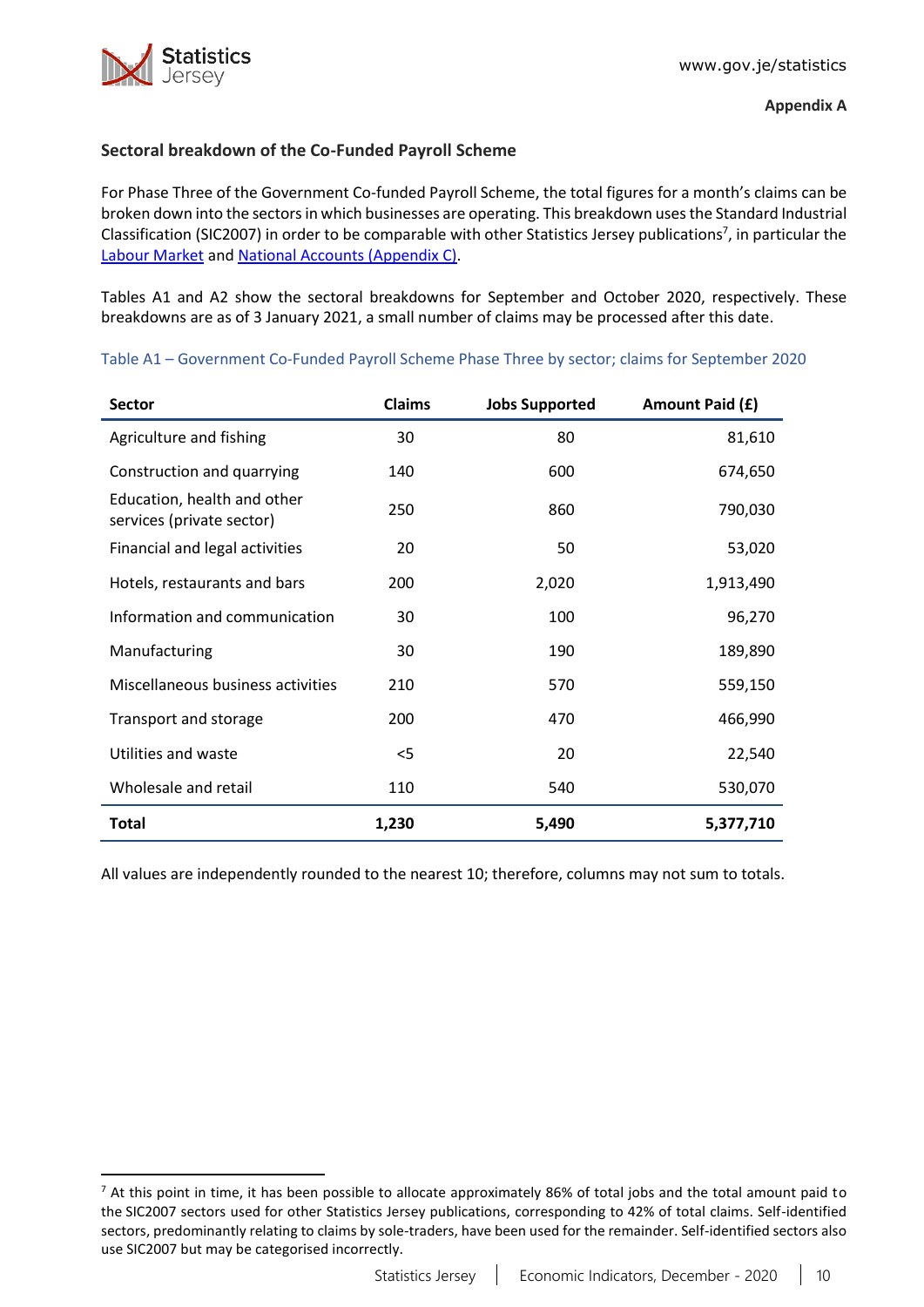

Figure A1 shows the proportion of the total amount paid that each sector has claimed under the Co-Funded Payroll Scheme for September 2020 compared with the proportion of GVA that the sector represented in 2018.

Figure A1 – Sectoral comparison of Proportion of total amount claimed (for September 2020), by sector, compared to the percent contribution of that sector to total GVA (2018)<sup>8</sup>



Figure A2 shows the proportion of the total jobs supported in each sector under the Co-Funded Payroll Scheme for September 2020 compared with the proportion of the Jersey labour market that the sector represented in June 2020.

Figure A2 – Sectoral comparison of proportion of jobs claimed for in September 2020 and proportion of the labour market (June 2020) 9



<sup>8</sup> [Measuring Jersey's economy: GVA and GDP 2018 report](https://www.gov.je/SiteCollectionDocuments/Government%20and%20administration/R%20GVA%20and%20GDP%202018%2020191002%20SJ.pdf)

<sup>&</sup>lt;sup>9</sup> [Jersey's Labour market report for June 2020](https://www.gov.je/SiteCollectionDocuments/Government%20and%20administration/R%20Jersey%20Labour%20Market%20Jun%2020%2020201105%20SJ.pdf)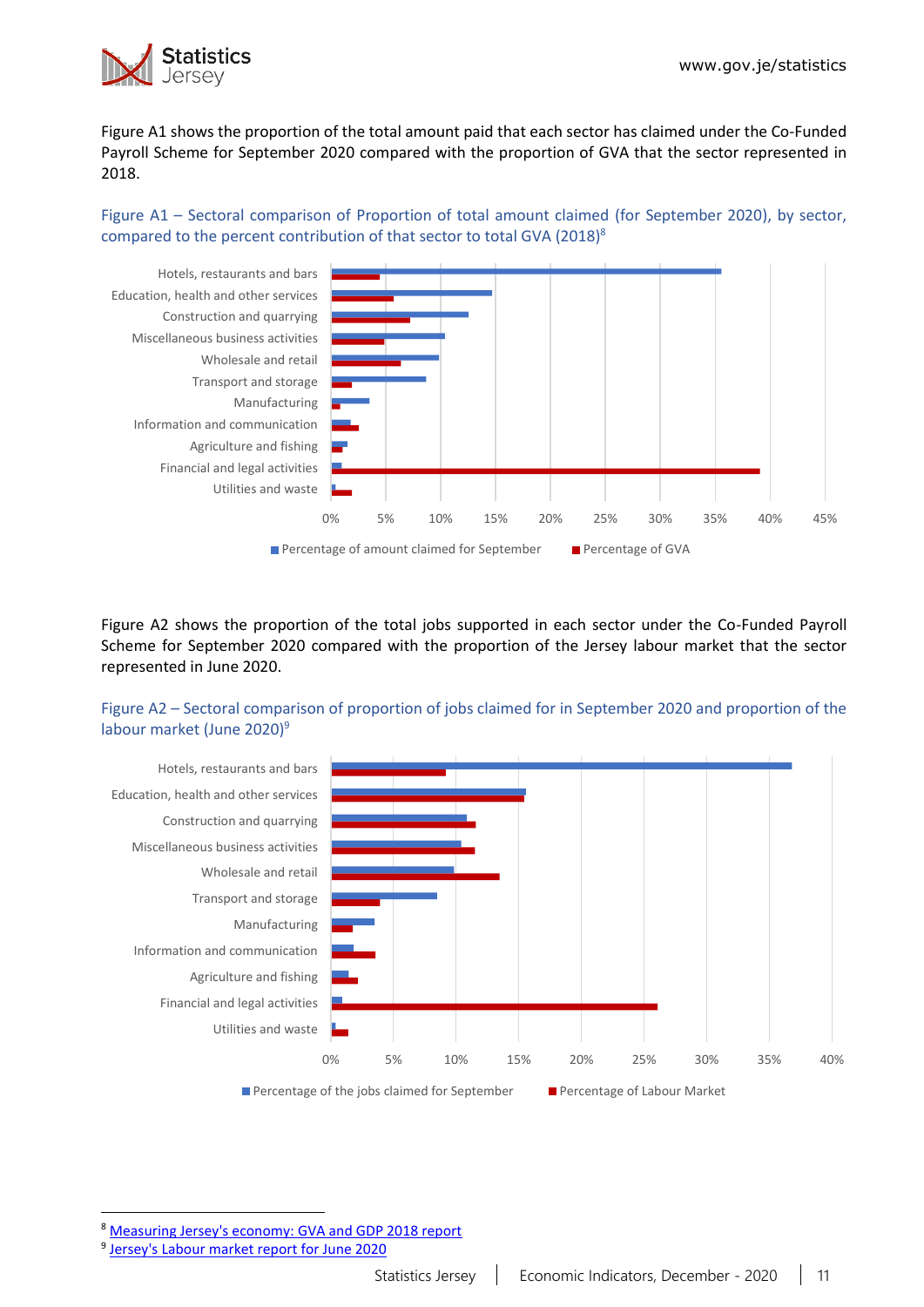

| <b>Sector</b>                                            | <b>Claims</b> | <b>Jobs Supported</b> | Amount Paid (£) |
|----------------------------------------------------------|---------------|-----------------------|-----------------|
| Agriculture and fishing                                  | 40            | 70                    | 77,570          |
| Construction and quarrying                               | 110           | 500                   | 569,350         |
| Education, health and other<br>services (private sector) | 240           | 820                   | 705,600         |
| Financial and legal activities                           | 30            | 60                    | 62,390          |
| Hotels, restaurants and bars                             | 190           | 1,960                 | 1,846,890       |
| Information and communication                            | 30            | 80                    | 75,440          |
| Manufacturing                                            | 20            | 170                   | 164,180         |
| Miscellaneous business activities                        | 200           | 540                   | 534,850         |
| Transport and storage                                    | 210           | 480                   | 472,180         |
| Utilities and waste                                      | 10            | 50                    | 60,210          |
| Wholesale and retail                                     | 100           | 340                   | 343,370         |
| <b>Total</b>                                             | 1,170         | 5,070                 | 4,912,040       |

### Table A2 – Government Co-Funded Payroll Scheme Phase Two by sector; claims for October 2020

All values are independently rounded to the nearest 10; therefore, columns may not sum to totals.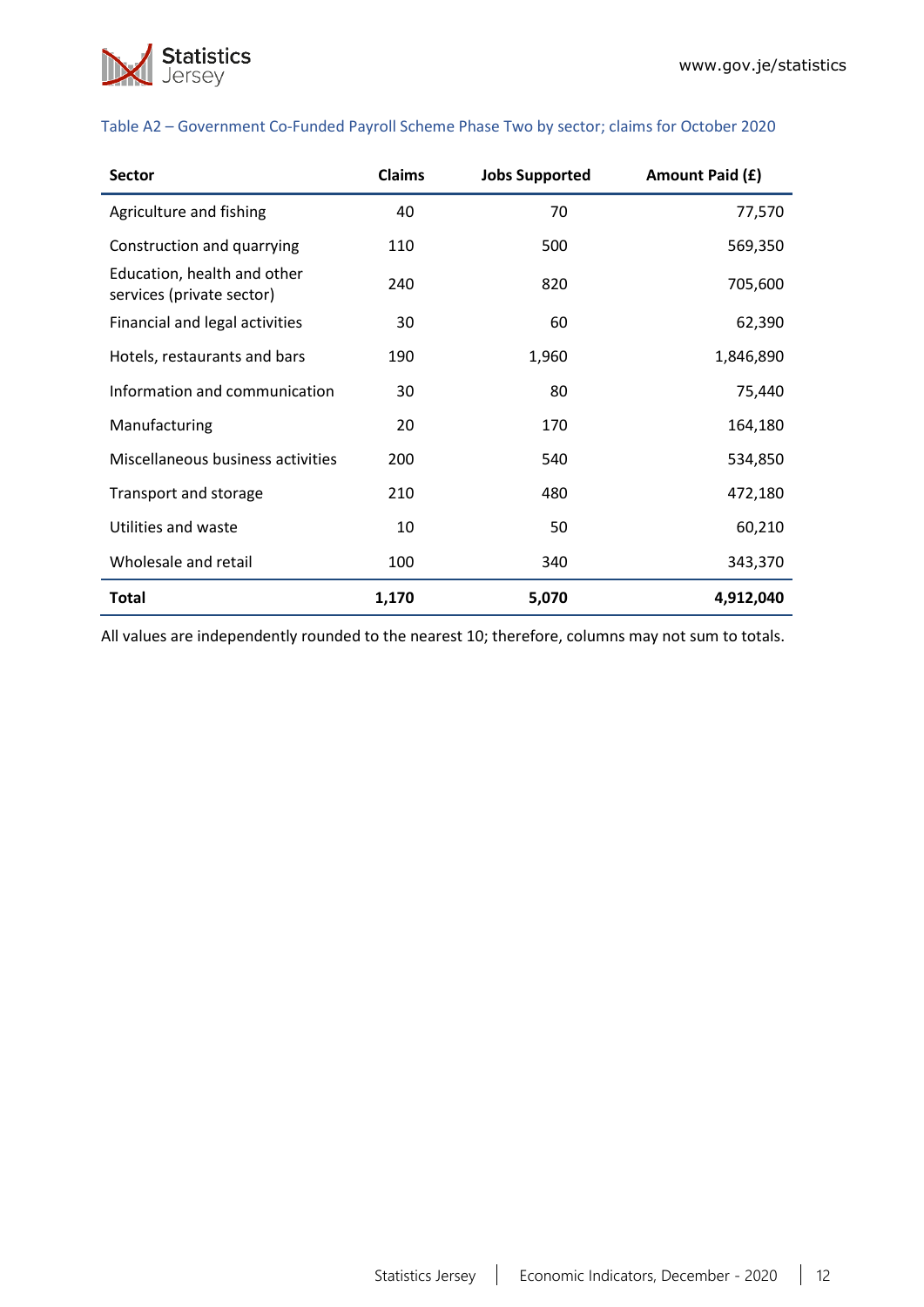

Figure A3 shows the proportion of the total amount paid that each sector has claimed under the Co-Funded Payroll Scheme for October 2020 compared with the proportion of GVA that the sector represented in 2018.

Figure A3 – Sectoral comparison of Proportion of total amount claimed (for September 2020), by sector, compared to the percent contribution of that sector to total GVA (2018)<sup>9</sup>



Figure A4 shows the proportion of the total jobs supported in each sector under the Co-Funded Payroll Scheme for October 2020 compared with the proportion of the Jersey labour market that the sector represented in June 2020.

Figure A4 – Sectoral comparison of proportion of jobs claimed for in October 2020 and proportion of the labour market (June 2020)<sup>10</sup>